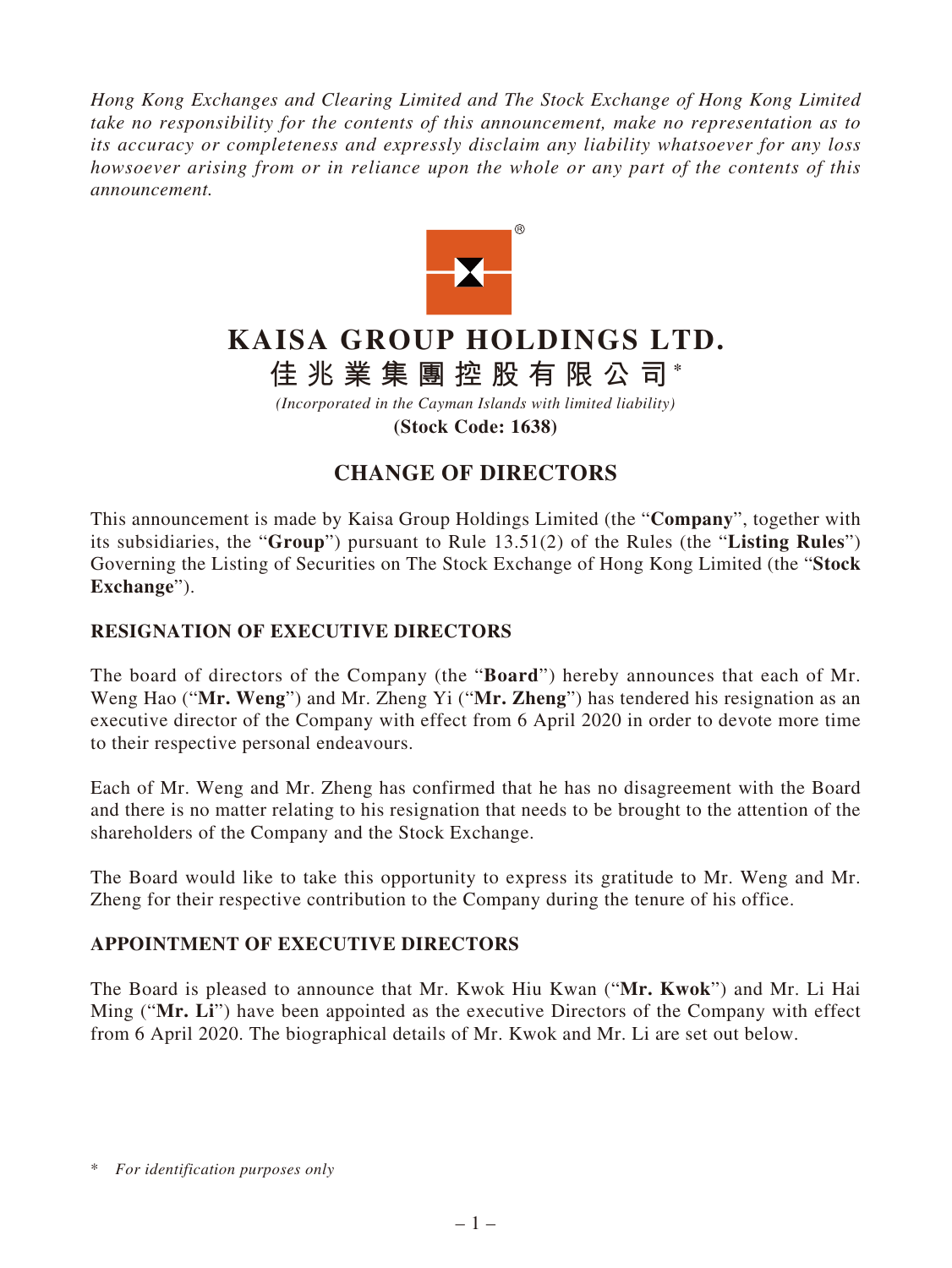#### **Mr. Kwok**

Mr. Kwok Hiu Kwan (郭曉群), aged 28, is currently the chairman and president of the Shanghai region of the Group. He is responsible for overseeing the Group's business (including mergers and acquisitions, property developments, investments and financing) and business development in Shanghai. Mr. Kwok was working as the vice president of the real estate and wealth management of the Group's Shanghai region from May 2018 to March 2020. Since March 2020, he has been appointed as chairman of the Shanghai region of the Group.

Mr. Kwok graduated from Essex University in the United Kingdom with a bachelor's degree in finance management in July 2013 and obtained a master in sociology from University College London in the United Kingdom in July 2014.

Mr. Kwok has entered into a service contract with the Company for a term of three years from 6 April 2020 to 5 April 2023 (both dates inclusive). Mr. Kwok will receive salary and director's fee from the Company in the amount of RMB1,000,000 before tax per annum. Pursuant to the service contract, Mr. Kwok will hold office until the next following annual general meeting of the Company and shall then be eligible for re-election at the meeting, and shall be subject to retirement by rotation and re-election in accordance with the memorandum of association and bye-laws of the Company.

As at the date of this announcement, Mr. Kwok does not have any interest in or is deemed to be interested in any shares or underlying shares of the Company or its associated corporations within the meaning of Part XV of the Securities and Futures Ordinance.

Mr. Kwok is the son of Mr. Kwok Ying Shing, the chairman and an executive Director of the Company. Save as disclosed above, as of the date of this announcement, Mr. Kwok (i) has not held any other directorship in other public companies the securities of which are listed on any securities market in Hong Kong or overseas in the last three years preceding the date of this announcement or any other major appointments and professional qualifications; (ii) does not hold any other positions in the Company and other members of the Group; and (iii) does not have any other relationship with any other Directors, senior management, substantial shareholders or controlling shareholders (within the meaning of the Listing Rules).

Save as disclosed in this announcement, Mr. Kwok confirmed that there is no other information which requires to be disclosed pursuant to Rule 13.51(2) of the Listing Rules nor is there any other matter regarding his appointment that need to be brought to the attention of the shareholders of Company and/or the Stock Exchange.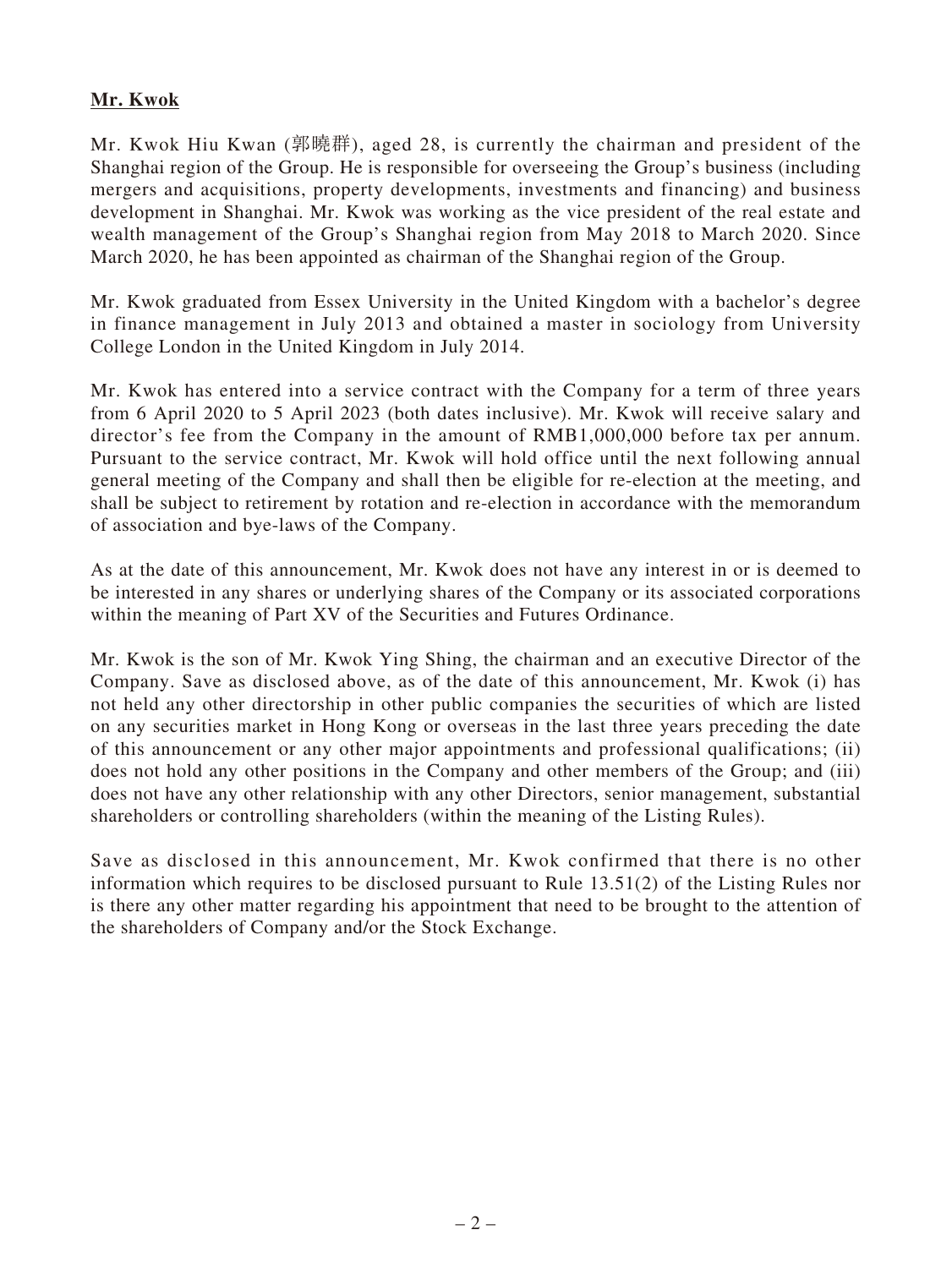#### **Mr. Li**

Mr. Li Haiming (李海鳴), aged 45, has been the Chief Operating Officer of the Group since January 2019. He is in charge of management and investment of the real estate sector of the Group. Since March 2020, he also serves as senior management of various subsidiaries of the Group, including as the chairman of each of Dingsheng Park Entertainment Group Services Co., Ltd\* (鼎盛樂園娛樂集團服務有限公司) and International Park Group\* (國際樂園集團); the president and chairman of Kaisa Group (International) Co., Ltd\* (佳兆業集團(國際)有 限公司), and Kaisa Services Co., Ltd\* (佳兆業服務有限公司), the general manager of Kendu Project Development Co., Ltd\* (肯渡專案開發公司). Mr. Li joined the Group in July 2002, and has served in various positions in the Group, including as the executive vice- president of the Group from July 2017 to January 2019, senior management of real estate of Shenzhen from May 2015 to July 2017, senior management of real estate of Changsha from July 2007 to April 2015.

Mr. Li graduated from the Party School of the Guangdong Provincial Committee of the CPC (廣東省委黨校) with a bachelor's degree in business management in July 2000. He also specialised in architecture and graduated from Chongqing Jianzhu College (重慶建築工程學 院) in July 1994.

Mr. Li has entered into a service contract with the Company for a term of three years from 6 April 2020 to 5 April 2023 (both dates inclusive). Mr. Li will receive salary and director's fee from the Company in the amount of RMB2,600,000 before tax per annum. Pursuant to the service contract, Mr. Li will hold office until the next following annual general meeting of the Company and shall then be eligible for re-election at the meeting, and shall be subject to retirement by rotation and re-election in accordance with the memorandum of association and bye-laws of the Company.

As at the date of this announcement, Mr. Li is the holder of 9,370,000 share options of the Company, exercisable into 600,000 shares, 1,770,000 shares and 7,000,000 shares of the Company at the exercise price of HK\$2, HK\$1.5 and HK\$3.55 per share respectively. The share options were granted on 23 July 2010, 6 June 2012 and 19 July 2017 respectively. Except as disclosed above, Mr. Li does not have any interest in or is deemed to be interested in any shares or underlying shares of the Company or its associated corporations within the meaning of Part XV of the Securities and Futures Ordinance.

As of the date of this announcement, Mr. Li (i) has not held any other directorship in other public companies the securities of which are listed on any securities market in Hong Kong or overseas in the last three years preceding the date of this announcement or any other major appointments and professional qualifications; (ii) does not hold any other positions in the Company and other members of the Group; and (iii) does not have any other relationship with any other Directors, senior management, substantial shareholders or controlling shareholders (within the meaning of the Listing Rules).

Save as disclosed in this announcement, Mr. Li confirmed that there is no other information which requires to be disclosed pursuant to Rule 13.51(2) of the Listing Rules nor is there any other matter regarding his appointment that need to be brought to the attention of the shareholders of Company and/or the Stock Exchange.